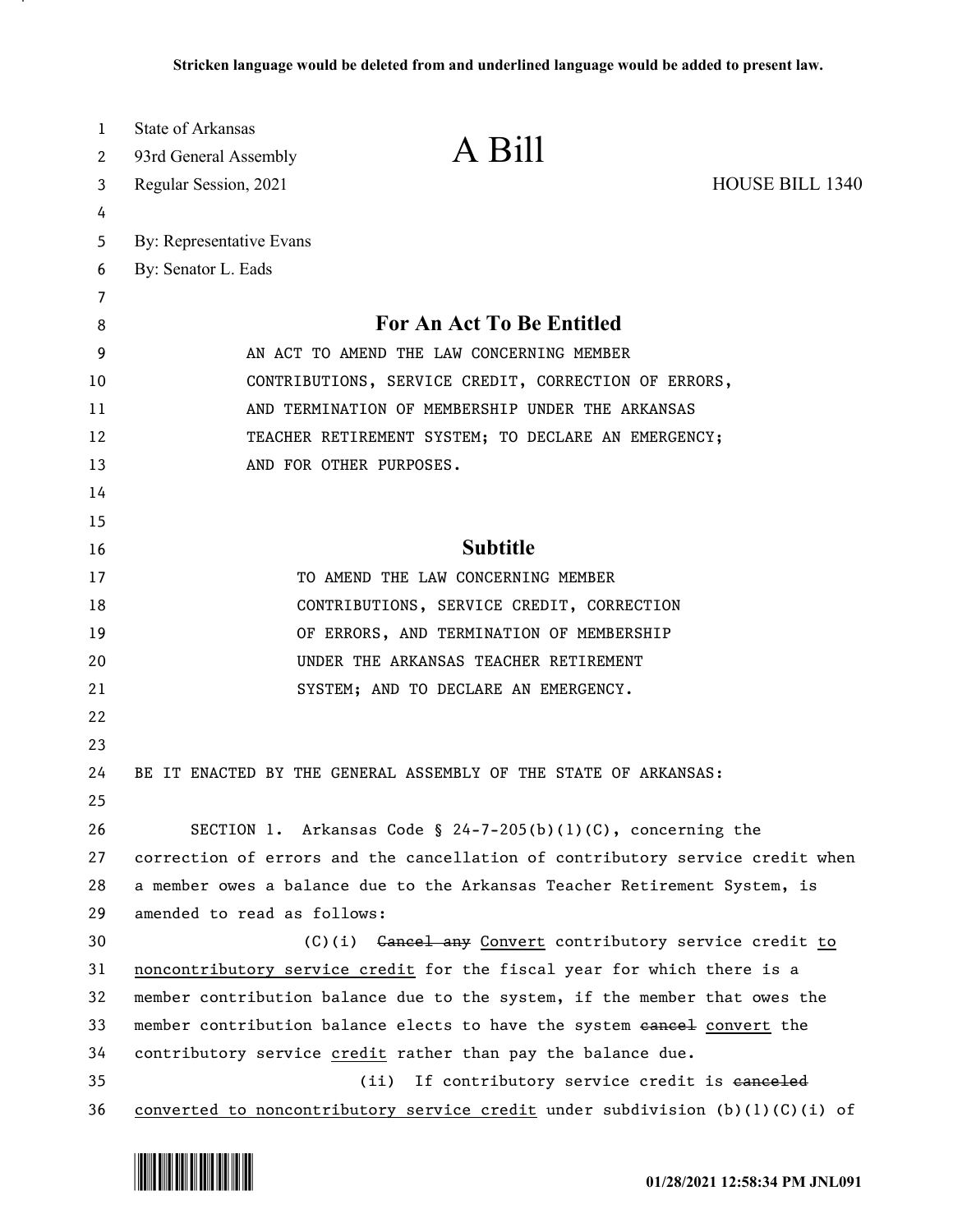this section, the system shall return any member contributions for the affected portion of that fiscal year without interest.

 SECTION 2. Arkansas Code § 24-7-205(c), concerning the correction of errors and the time period in which a correction of errors may be extended under the Arkansas Teacher Retirement System, is amended to read as follows:

 (c) A determination, review, administrative action, cause of action, request to enforce, change, or modify an obligation, duty, benefit calculation, designation, refund, contribution, service credit, or other right arising under this subchapter shall not be valid unless commenced within the look-back period unless the system determines that the justification to commence the process is due to intentional nondisclosure, fraud, misrepresentation, criminal act, or an obvious or documented error by an employer or the system that understated the service credit or salary of a 15 member upon which all required contributions have been paid.

 SECTION 3. Arkansas Code § 24-7-406(c)(1)(B), concerning the failure of an employer to report service and remit contributions to the Arkansas Teacher Retirement System, is amended to read as follows:

20 (B)(i) Before July 1, 2011, if If the employer fails to report the required service or salary of a member and remit the contributions 22 to the system, the system shall have the right to collect from the employee member and the employer the contributions due, if any, from each, together with interest beginning with the subsequent fiscal year after the contributions are due if the unreported service is within the look-back period under § 24-7-205.

 (ii) If the unreported service is not within the look-back period, the unreported required service shall be considered an 29 optional purchase of service and the actuarial equivalent of the member's benefits due to the system shall be required by the member. 31 (iii) A member shall not be given credit for service rendered until all member contributions and interest on the

33 unreported service is are paid in full or the service is converted to

noncontributory service credit under § 24-7-205(b)(1)(C).

SECTION 4. Arkansas Code § 24-7-502(b)(4), concerning termination of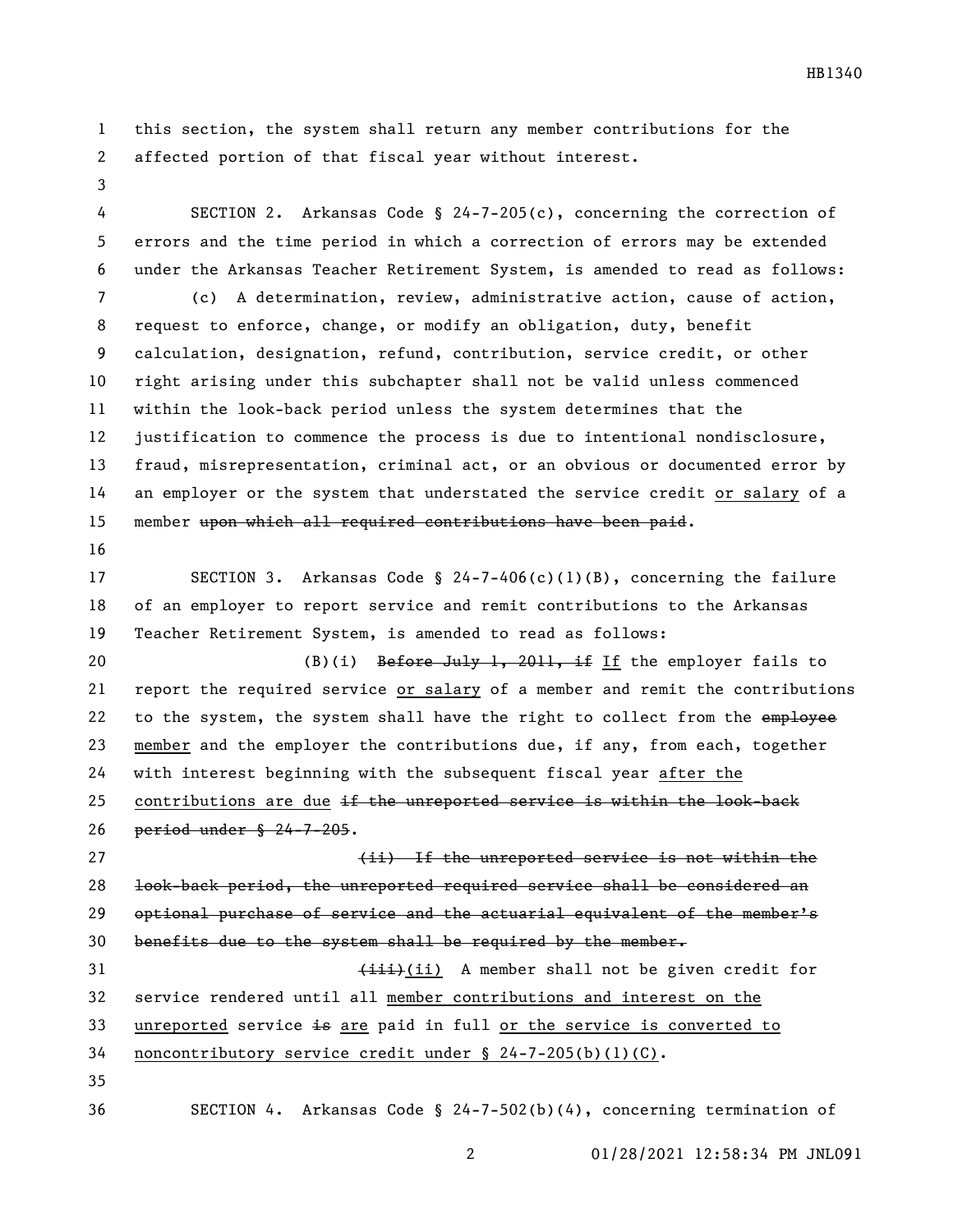active membership under the Arkansas Teacher Retirement System, is amended to read as follows:

 $(4)$ (A)(i) Before July 1, 2011, an active member shall receive credit for any previous unreported service after July 1, 1937, by paying the system the employee and employer contributions in effect during the previous service, together with interest from the dates of the service to the date of 7 payment in full.

8 (ii) On or after July 1, 2011, previous unreported service rendered after July 1, 1937, may be established by paying the actuarial equivalent of the member's benefits to the system. 11 (B) For previous service rendered before July 1, 1971, service credit shall be permitted for service in a fiscal year only if the minimum days of service rendered is sufficient for one (1) year of service

credit under § 24-7-601 in a fiscal year.

 SECTION 5. EMERGENCY CLAUSE. It is found and determined by the General Assembly of the State of Arkansas that the operations of a state public retirement system are complex; that the Arkansas Teacher Retirement System must be able to meet the needs of its members as anticipated by the 20 General Assembly; that certain provisions of the Arkansas Teacher Retirement System Act, § 24-7-201 et seq., are in urgent need of revision and updating to bring them into conformance with sound public pension policy and actuarial requirements; that such revision and updating is of great importance to members of the Arkansas Teacher Retirement System and to other citizens of the State of Arkansas; that the Arkansas Teacher Retirement System needs to have the ability to make changes to maintain and improve its actuarial status; that reporting errors have resulted in harm to the members of the system; that the reporting errors caused members to not receive service credit that the members had earned; that the members are not at fault for the harm caused by the reporting errors; that the option of purchasing earned service credit at actuarial cost would be an excessive burden for the members; that this act is necessary to establish a fairer remedy for the harm caused to the members than the current law provides; that a July 1, 2021 effective date is necessary to allow the provisions within this act to begin on the first day of the fiscal year to provide proper administration of the procedures referenced in this act; and that this act is necessary in order to